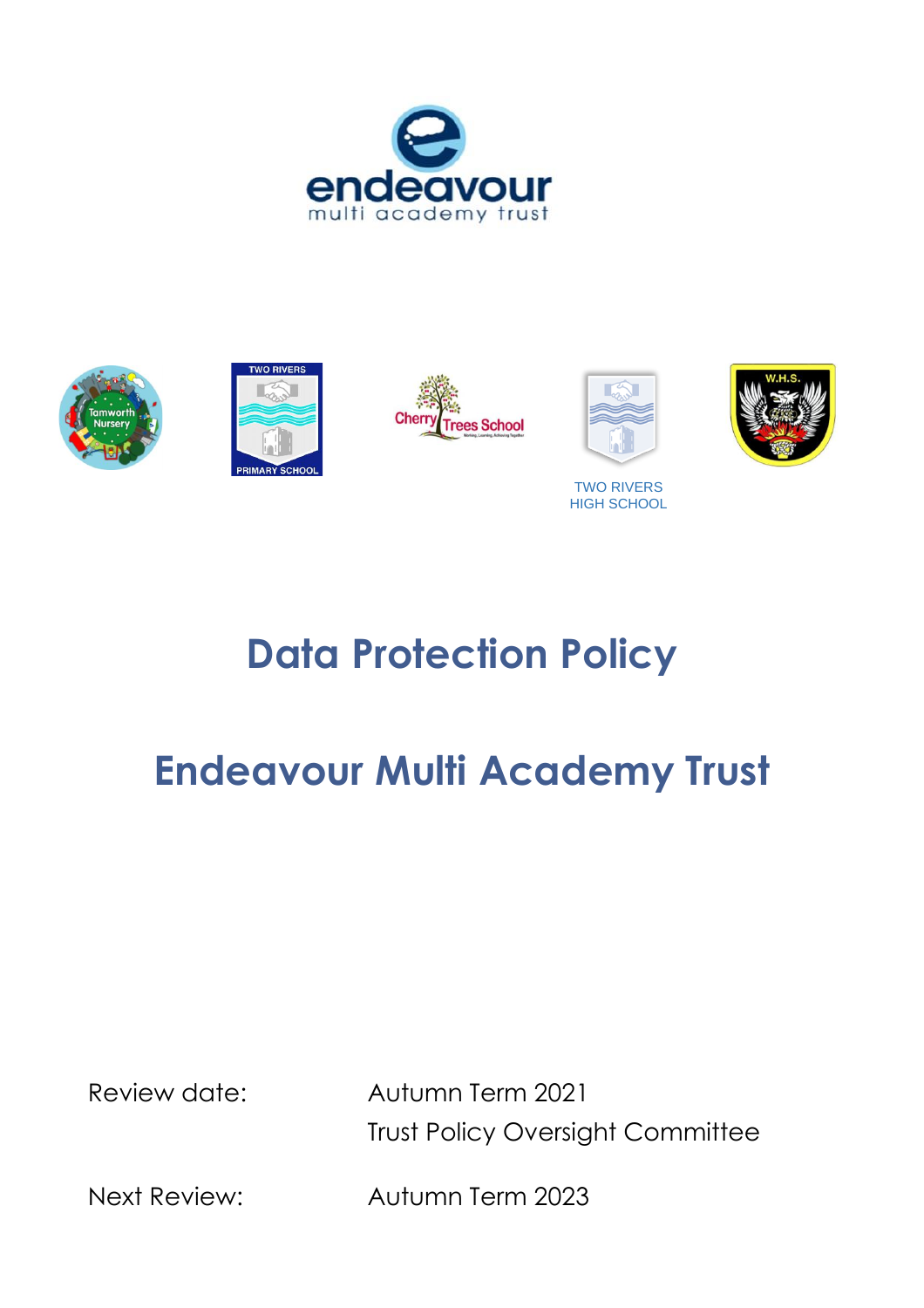# **Contents**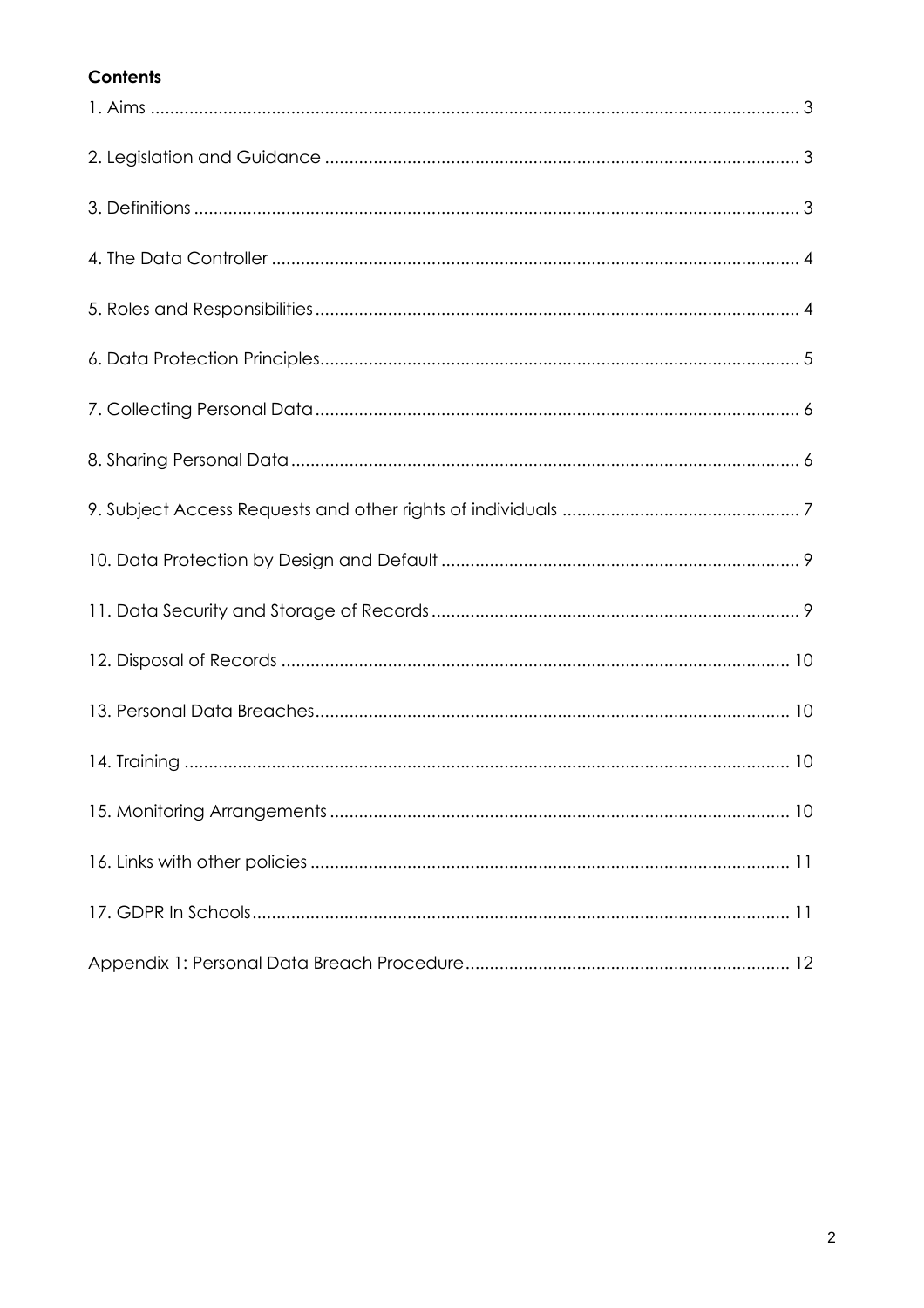# **1. Aims**

Endeavour Multi Academy Trust ('the Trust') aims to ensure that all personal data collected about staff, pupils, parents, governors, visitors and other individuals is collected, stored and processed in accordance with the [General Data Protection Regulation](http://data.consilium.europa.eu/doc/document/ST-5419-2016-INIT/en/pdf)  [\(GDPR\)](http://data.consilium.europa.eu/doc/document/ST-5419-2016-INIT/en/pdf) and the expected provisions of the Data Protection Act 2018 (DPA 2018) as set out in the [Data Protection Bill.](https://publications.parliament.uk/pa/bills/cbill/2017-2019/0153/18153.pdf)

This policy applies to all personal data, regardless of whether it is in paper or electronic format.

# **2. Legislation and Guidance**

This policy meets the requirements of the GDPR and the expected provisions of the DPA 2018. It is based on guidance published by the Information Commissioner's Office (ICO) on the [GDPR](https://ico.org.uk/for-organisations/guide-to-the-general-data-protection-regulation-gdpr/) and the ICO's [code of practice for subject access requests.](https://ico.org.uk/media/for-organisations/documents/2014223/subject-access-code-of-practice.pdf)

It also reflects the ICO's [code of practice](https://ico.org.uk/media/for-organisations/documents/1542/cctv-code-of-practice.pdf) for the use of surveillance cameras and personal information.

#### **3. Definitions**

| <b>Term</b>                         | <b>Definition</b>                                                                                                                                                                                                                                                                                                                                                                                                                                                                      |
|-------------------------------------|----------------------------------------------------------------------------------------------------------------------------------------------------------------------------------------------------------------------------------------------------------------------------------------------------------------------------------------------------------------------------------------------------------------------------------------------------------------------------------------|
| Personal data                       | Any information relating to an identified,<br>or identifiable, individual.<br>This may include the individual's:<br>Name (including initials)<br>Identification number<br>• Location data<br>Online identifier, such as a<br>username<br>It may also include factors specific to the<br>individual's physical, physiological,<br>genetic, mental, economic, cultural or<br>social identity.                                                                                            |
| Special categories of personal data | Personal data, which is more sensitive<br>and so needs more protection, including<br>information about an individual's:<br>Racial or ethnic origin<br>Political opinions<br>$\bullet$<br>Religious or philosophical beliefs<br>$\bullet$<br>Trade union membership<br>$\bullet$<br>Genetics<br>Biometrics (such as fingerprints,<br>$\bullet$<br>retina and iris patterns), where<br>used for identification purposes<br>Health - physical or mental<br>Sex life or sexual orientation |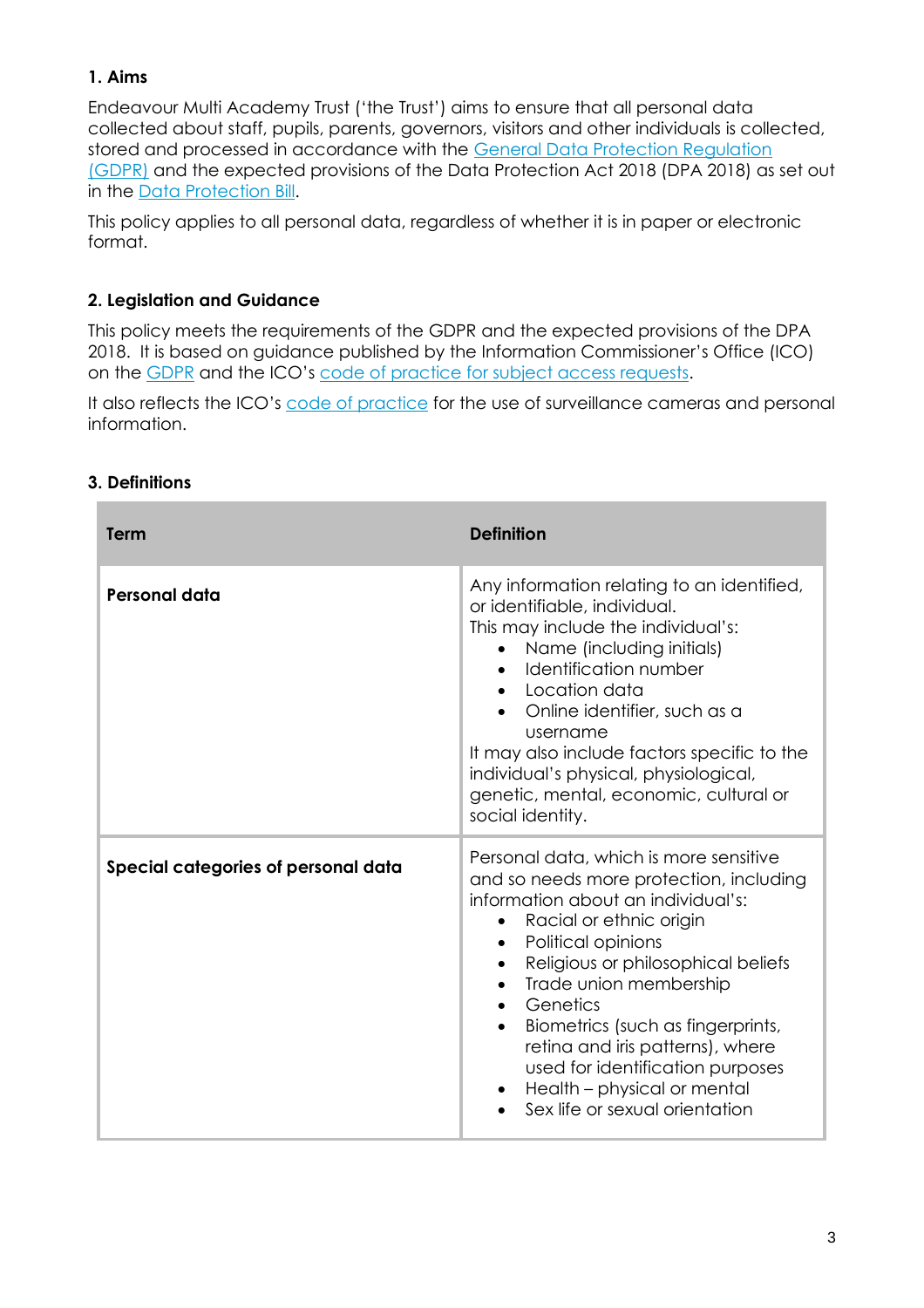| <b>Processing</b>    | Anything done to personal data, such as<br>collecting, recording, organising,<br>structuring, storing, adapting, altering,<br>retrieving, using, disseminating, erasing or<br>destroying.<br>Processing can be automated or manual. |
|----------------------|-------------------------------------------------------------------------------------------------------------------------------------------------------------------------------------------------------------------------------------|
| Data subject         | The identified or identifiable individual<br>whose personal data is held or<br>processed.                                                                                                                                           |
| Data controller      | A person or organisation that determines<br>the purposes and the means of<br>processing of personal data.                                                                                                                           |
| Data processor       | A person or other body, other than an<br>employee of the data controller, who<br>processes personal data on behalf of the<br>data controller.                                                                                       |
| Personal data breach | A breach of security leading to the<br>accidental or unlawful destruction, loss,<br>alteration, unauthorised disclosure of, or<br>access to personal data.                                                                          |

#### **4. The Data Controller**

The Trust processes personal data relating to parents, pupils, staff, governors, visitors and others, and therefore is a Data Controller.

The Trust is registered as a Data Controller with the ICO and will renew this registration annually or as otherwise legally required.

# **5. Roles and Responsibilities**

This policy applies to **all staff** employed by Endeavour Multi Academy Trust, and to external organisations or individuals working on our behalf. Staff who do not comply with this policy may face disciplinary action.

# **5.1 Board of Trustees**

The Board of Trustees has overall responsibility for ensuring that our Trust complies with all relevant data protection obligations.

#### **5.2 Data Protection Officer**

The Data Protection Officer (DPO) is responsible for overseeing the implementation of this policy, monitoring our compliance with data protection law, and developing related policies and guidelines where applicable.

They will provide an annual report of their activities directly to the Trust Board and, where relevant, report to the Board their advice and recommendations on Trust data protection issues.

The DPO is also the first point of contact for individuals whose data the Trust processes, and for the ICO.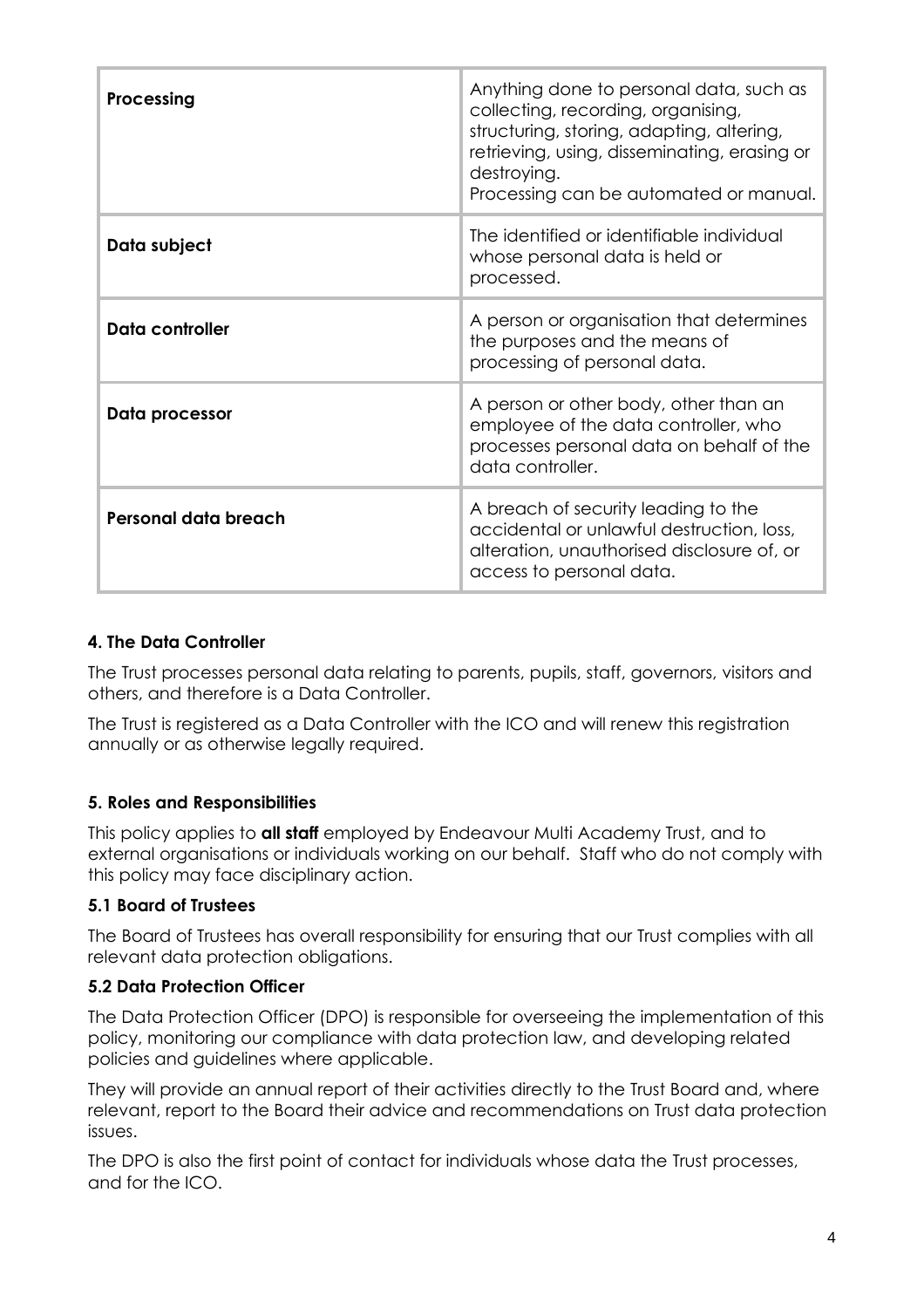Full details of the DPO's responsibilities are set out in their job description.

Our DPO is Anthony Dooley and is contactable via Endeavour Multi Academy Trust, Tinacre Hill, Compton, Wolverhampton, WV6 8DA. Telephone 01902 761889 or email [t.dooley@endeavourmat.co.uk](mailto:t.dooley@endeavourmat.co.uk)

#### **5.3 Chief Executive Officer (CEO)**

The CEO acts as the representative of the Data Controller on a day-to-day basis.

#### **5.4 All staff**

Staff are responsible for:

- Collecting, storing and processing any personal data in accordance with this policy
- Informing the Trust of any changes to their personal data, such as a change of address
- Contacting the DPO in the following circumstances:
	- o With any questions about the operation of this policy, data protection law, retaining personal data or keeping personal data secure
	- o If they have any concerns that this policy is not being followed
	- o If they are unsure whether or not they have a lawful basis to use personal data in a particular way
	- o If they need to rely on or capture consent, draft a privacy notice, deal with data protection rights invoked by an individual, or transfer personal data to a third-party country or territory
	- o If there has been a data breach
	- o Whenever they are engaging in a new activity that may affect the privacy rights of individuals
	- o If they need help with any contracts or sharing personal data with third parties

#### **6. Data Protection Principles**

The GDPR is based on data protection principles that our Trust must comply with.

The principles say that personal data must be:

- Processed lawfully, fairly and in a transparent manner
- Collected for specified, explicit and legitimate purposes
- Adequate, relevant and limited to what is necessary to fulfil the purposes for which it is processed
- Accurate and, where necessary, kept up to date
- Kept for no longer than is necessary for the purposes for which it is processed
- Processed in a way that ensures it is appropriately secure

This policy sets out how the Trust aims to comply with these principles.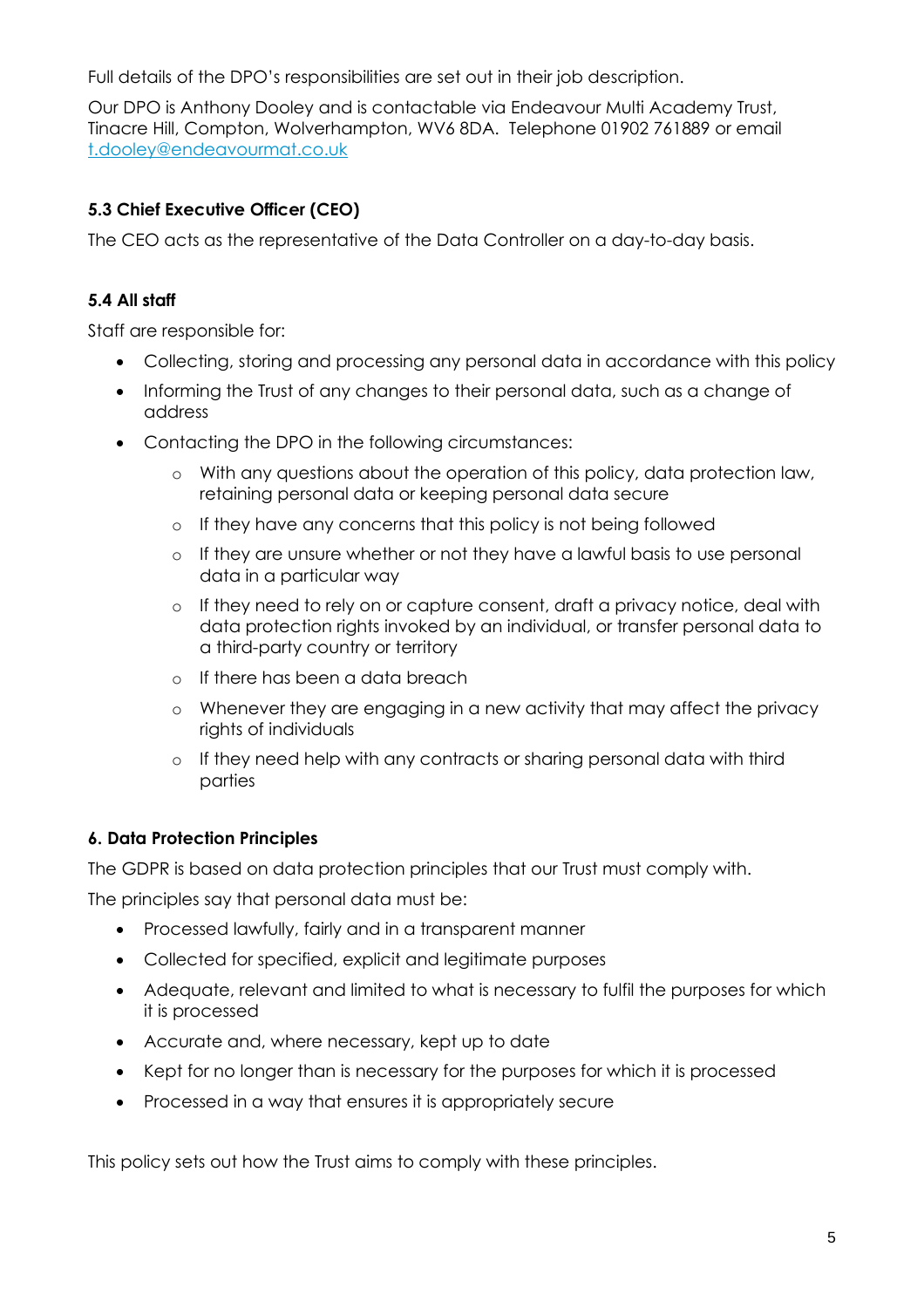# **7. Collecting Personal Data**

#### **7.1 Lawfulness, fairness and transparency**

We will only process personal data where we have one of six 'lawful bases' (legal reasons) to do so under data protection law:

- The data needs to be processed so that the Trust can **fulfil a contract** with the individual, or the individual has asked the Trust to take specific steps before entering into a contract
- The data needs to be processed so that the Trust can **comply with a legal obligation**
- The data needs to be processed to ensure the **vital interests** of the individual e.g. to protect someone's life
- The data needs to be processed so that the Trust, as a public authority, can perform a task **in the public interest,** and carry out its official functions
- The data needs to be processed for the **legitimate interests** of the Trust or a third party (provided the individual's rights and freedoms are not overridden)
- The individual has freely given clear **consent**

For special categories of personal data, we will also meet one of the special category conditions for processing which are set out in the GDPR and Data Protection Act 2018.

Whenever we first collect personal data directly from individuals, we will provide them with the relevant information required by data protection law.

#### **7.2 Limitation, minimisation and accuracy**

We will only collect personal data for specified, explicit and legitimate reasons. We will explain these reasons to the individuals when we first collect their data.

If we want to use personal data for reasons other than those given when we first obtained it, we will inform the individuals concerned before we do so and seek consent where necessary.

Staff must only process personal data where it is necessary in order to do their jobs.

When staff no longer need the personal data they hold, they must ensure it is deleted or anonymised. This will be done in accordance with Staffordshire County Council's Record Retention Policy.

# **8. Sharing Personal Data**

We will not normally share personal data with anyone else, but may do so where:

- There is an issue with a pupil or parent/carer that puts the safety of our staff at risk
- We need to liaise with other agencies we will seek consent as necessary before doing this
- Our suppliers or contractors need data to enable us to provide services to our staff and pupils – for example, IT companies. When doing this, we will:
	- o Only appoint suppliers or contractors which can provide sufficient guarantees that they comply with data protection law
	- o Establish a data sharing agreement with the supplier or contractor, either in the contract or as a standalone agreement, to ensure the fair and lawful processing of any personal data we share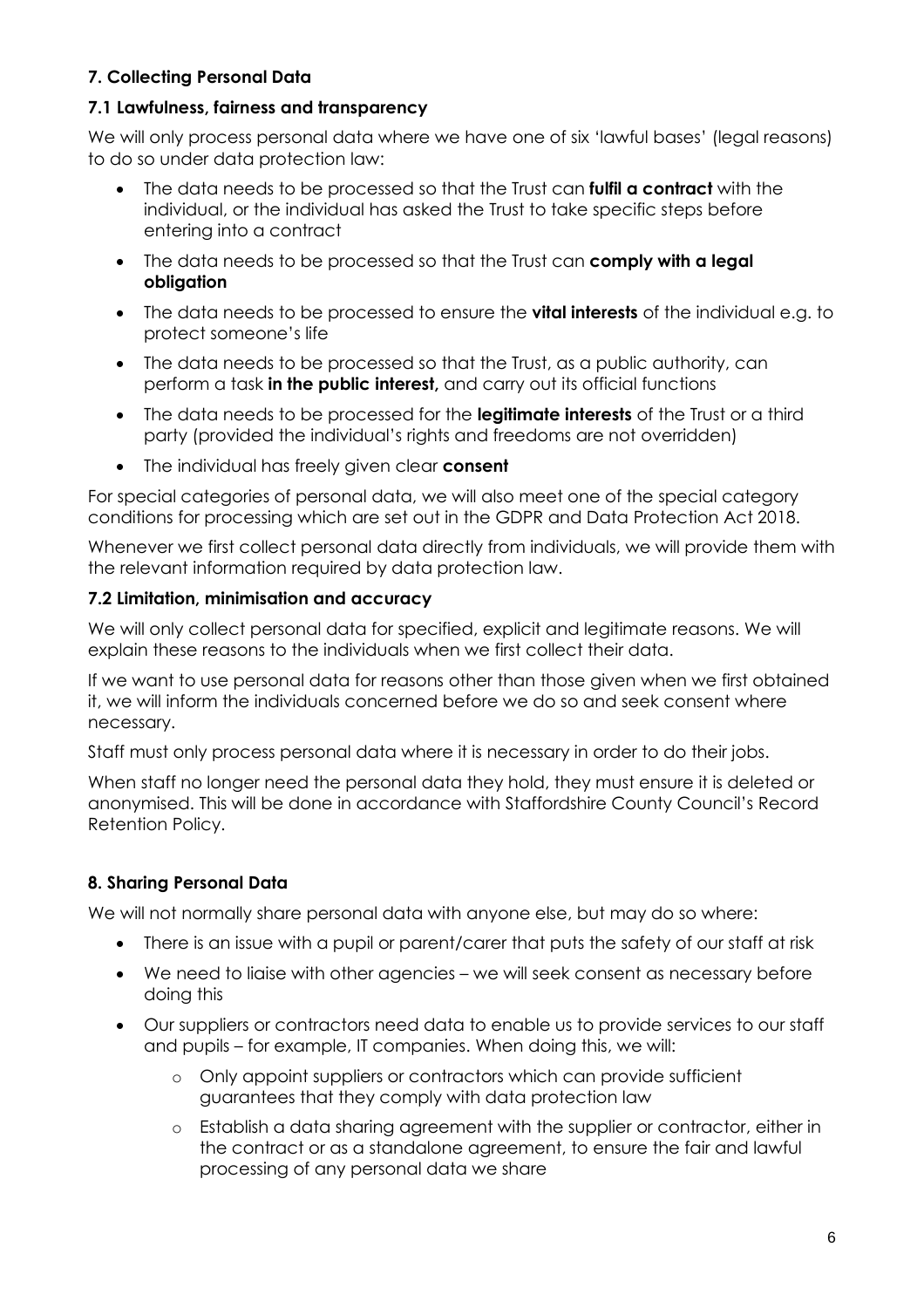o Only share data that the supplier or contractor needs to carry out their service, and information necessary to keep them safe while working with us

We will also share personal data with law enforcement and government bodies where we are legally required to do so, including for:

- The prevention or detection of crime and/or fraud
- The apprehension or prosecution of offenders
- The assessment or collection of tax owed to HMRC
- In connection with legal proceedings
- Where the disclosure is required to satisfy our safeguarding obligations
- Research and statistical purposes, as long as personal data is sufficiently anonymised or consent has been provided

We may also share personal data with emergency services and local authorities to help them to respond to an emergency situation that affects any of our pupils or staff.

Where we transfer personal data to a country or territory, we will do so in accordance with UK data protection law.

#### **9. Subject Access Requests and other rights of individuals**

#### **9.1 Subject Access Requests**

Individuals have a right to make a 'subject access request' to gain access to personal information that the Trust holds about them. This includes:

- Confirmation that their personal data is being processed
- Access to a copy of the data
- The purposes of the data processing
- The categories of personal data concerned
- Who the data has been, or will be, shared with
- How long the data will be stored for, or if this isn't possible, the criteria used to determine this period
- The source of the data, if not the individual
- Whether any automated decision-making is being applied to their data, and what the significance and consequences of this might be for the individual

Subject access requests must be submitted in writing, either by letter or email to the DPO.

They should include:

- Name of individual
- Correspondence address
- Contact number and email address
- Details of the information requested

If staff receive a subject access request, they must immediately forward it to the DPO.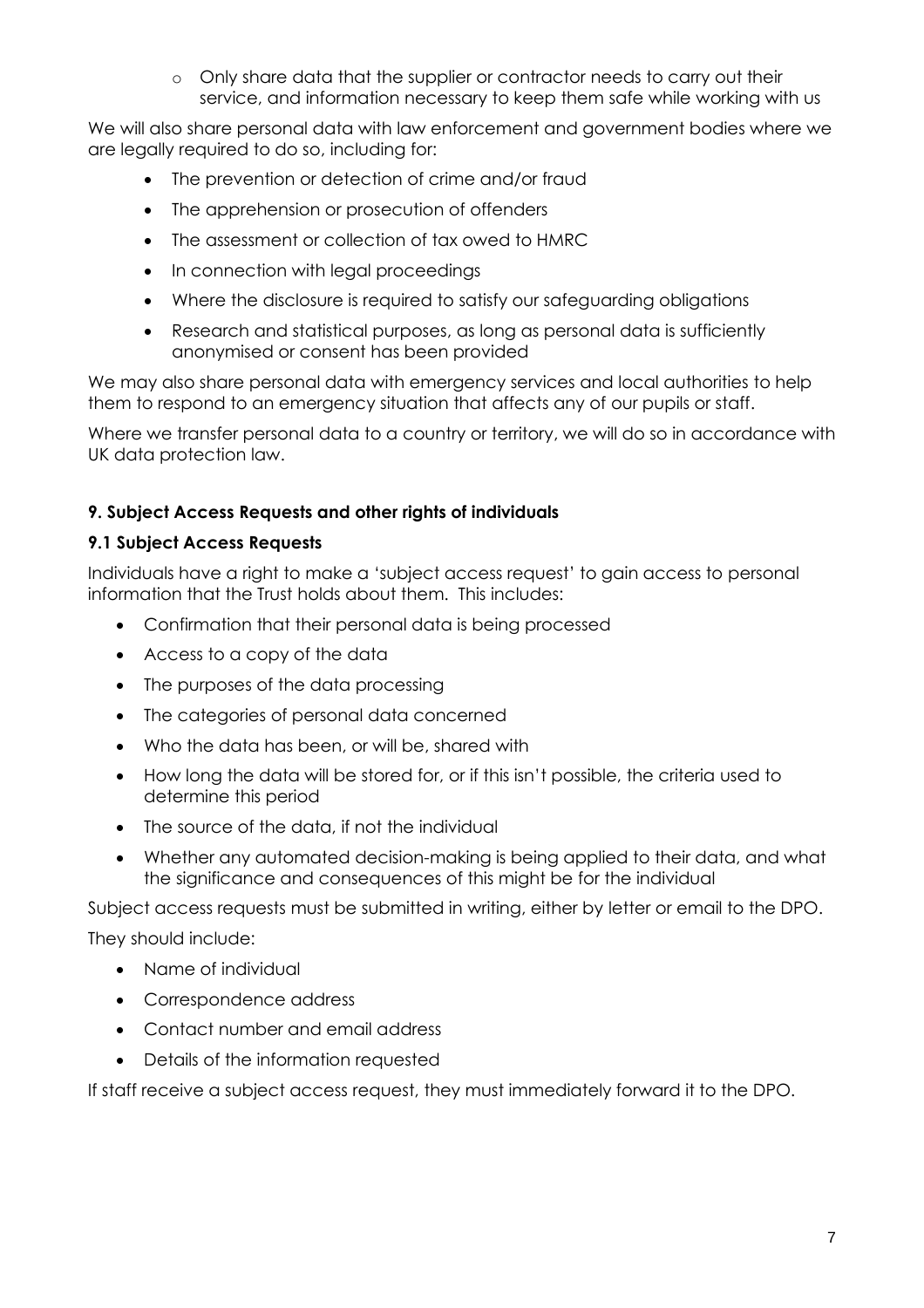# **9.2 Responding to Subject Access Requests**

When responding to requests, we:

- May ask the individual to provide two forms of identification
- May contact the individual via phone to confirm the request was made
- Will respond without delay and within one month of receipt of the request
- Will provide the information free of charge
- May tell the individual we will comply within three months of receipt of the request, where a request is complex or numerous. We will inform the individual of this within one month, and explain why the extension is necessary

We will not disclose information if it:

- Might cause serious harm to the physical or mental health of the individual or another individual
- Would reveal that the child is at risk of abuse, where the disclosure of that information would not be in the child's best interests
- Is contained in adoption or parental order records
- Is given to a court in proceedings concerning the child

If the request is unfounded or excessive, we may refuse to act on it, or charge a reasonable fee which takes into account administrative costs.

A request will be deemed to be unfounded or excessive if it is repetitive or asks for further copies of the same information.

When we refuse a request, we will tell the individual why, and tell them they have the right to complain to the ICO.

# **9.3 Other Data Protection rights of the individual**

In addition to the right to make a Subject Access Request (see above), and to receive information when we are collecting their data about how we use and process it (see Section 7), individuals also have the right to:

- Withdraw their consent to processing at any time
- Ask us to rectify, erase or restrict processing of their personal data, or object to the processing of it (in certain circumstances)
- Prevent use of their personal data for direct marketing
- Challenge processing which has been justified on the basis of public interest
- Request a copy of agreements under which their personal data is transferred to a third-party country or territory in accordance with UK Data Protection law.
- Object to decisions based solely on automated decision making or profiling (decisions taken with no human involvement, that might negatively affect them)
- Prevent processing that is likely to cause damage or distress
- Be notified of a data breach in certain circumstances
- Make a complaint to the ICO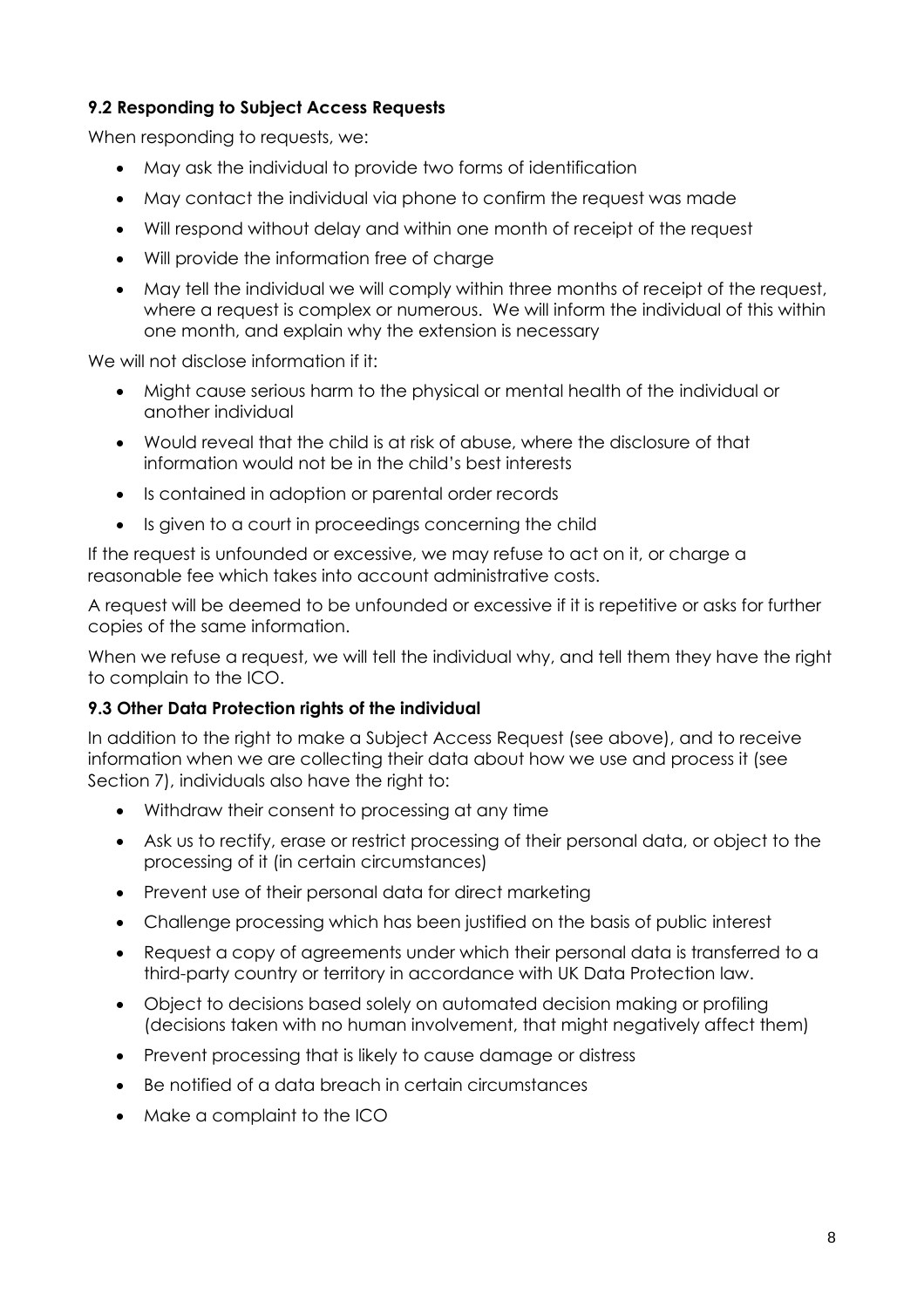• Ask for their personal data to be transferred to a third party in a structured, commonly used and machine-readable format (in certain circumstances)

Individuals should submit any request to exercise these rights to the DPO. If staff receive such a request, they must immediately forward it to the DPO.

# **10. Data Protection by Design and Default**

We will put measures in place to show that we have integrated data protection into all of our data processing activities, including:

- Appointing a suitably qualified DPO, and ensuring they have the necessary resources to fulfil their duties and maintain their expert knowledge
- Only processing personal data that is necessary for each specific purpose of processing, and always in line with the data protection principles set out in relevant data protection law (see section 6)
- Completing privacy impact assessments where the Trust's processing of personal data presents a high risk to rights and freedoms of individuals, and when introducing new technologies (the DPO will advise on this process)
- Integrating data protection into internal documents including this policy, any related policies and privacy notices
- Regularly training members of staff on Data Protection Law, this policy, any related policies and any other data protection matters; we will also keep a record of attendance
- Regularly conducting reviews and audits to test our privacy measures and make sure we are compliant
- Maintaining records of our processing activities, including:
	- o For the benefit of data subjects, making available the name and contact details of our school and DPO and all information we are required to share about how we use and process their personal data (via our privacy notices)
	- o For all personal data that we hold, maintaining an internal record of the type of data, data subject, how and why we are using the data, any third-party recipients, how and why we are storing the data, retention periods and how we are keeping the data secure

# **11. Data Security and Storage of Records**

We will protect personal data and keep it safe from unauthorised or unlawful access, alteration, processing or disclosure, and against accidental or unlawful loss, destruction or damage.

In particular:

- Paper-based records and portable electronic devices, such as laptops and hard drives that contain personal data are kept under lock and key when not in use
- Papers containing confidential personal data must not be left on office desks, on staffroom tables, pinned to notice/display boards, or left anywhere else where there is general access
- Where personal information needs to be taken off site, staff must sign it in and out from the school office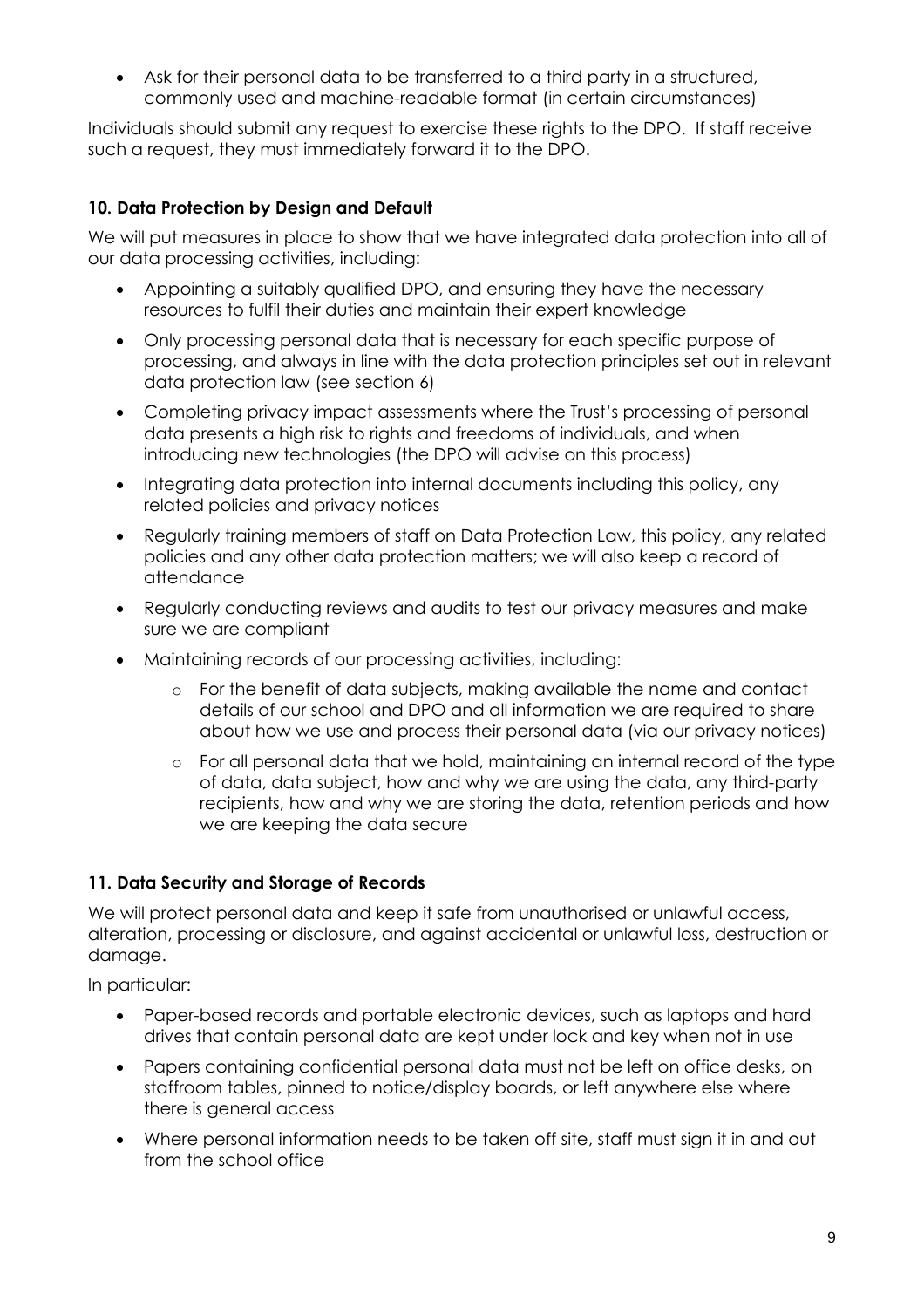- Passwords that are at least 8 characters long containing letters and numbers are used to access computers, laptops and other electronic devices. Staff are reminded to change their passwords at regular intervals
- Encryption software is used to protect all portable devices and removable media, such as laptops and USB devices
- Staff or Trustees who store personal information on their personal devices are expected to follow the same security procedures as for Trust-owned equipment.
- Where we need to share personal data with a third party, we carry out due diligence and take reasonable steps to ensure it is stored securely and adequately protected (see section 8)

# **12. Disposal of Records**

Personal data that is no longer needed will be disposed of securely. Personal data that has become inaccurate or out of date will also be disposed of securely, where we cannot or do not need to rectify or update it.

For example, we will shred or incinerate paper-based records, and overwrite or delete electronic files. We may also use a third party to safely dispose of records on the Trust's behalf. If we do so, we will require the third party to provide sufficient guarantees that it complies with Data Protection Law.

# **13. Personal Data Breaches**

The Trust will make all reasonable endeavours to ensure that there are no personal data breaches.

In the unlikely event of a suspected data breach, we will follow the procedure set out in Appendix 1.

When appropriate, we will report the data breach to the ICO within 72 hours. Such breaches in a Trust context may include, but are not limited to:

- Safeguarding information being made available to an unauthorised person
- The theft of a Trust laptop containing non-encrypted personal data

# **14. Training**

All staff and Trustees are provided with Data Protection training as part of their induction process.

Data Protection will also form part of Continuing Professional Development, where changes to legislation, guidance or the Trust's processes make it necessary.

# **15. Monitoring Arrangements**

The DPO is responsible for monitoring and reviewing this policy.

This policy will be reviewed and updated, if necessary, **every 2 years** and shared with the Board of Trustees.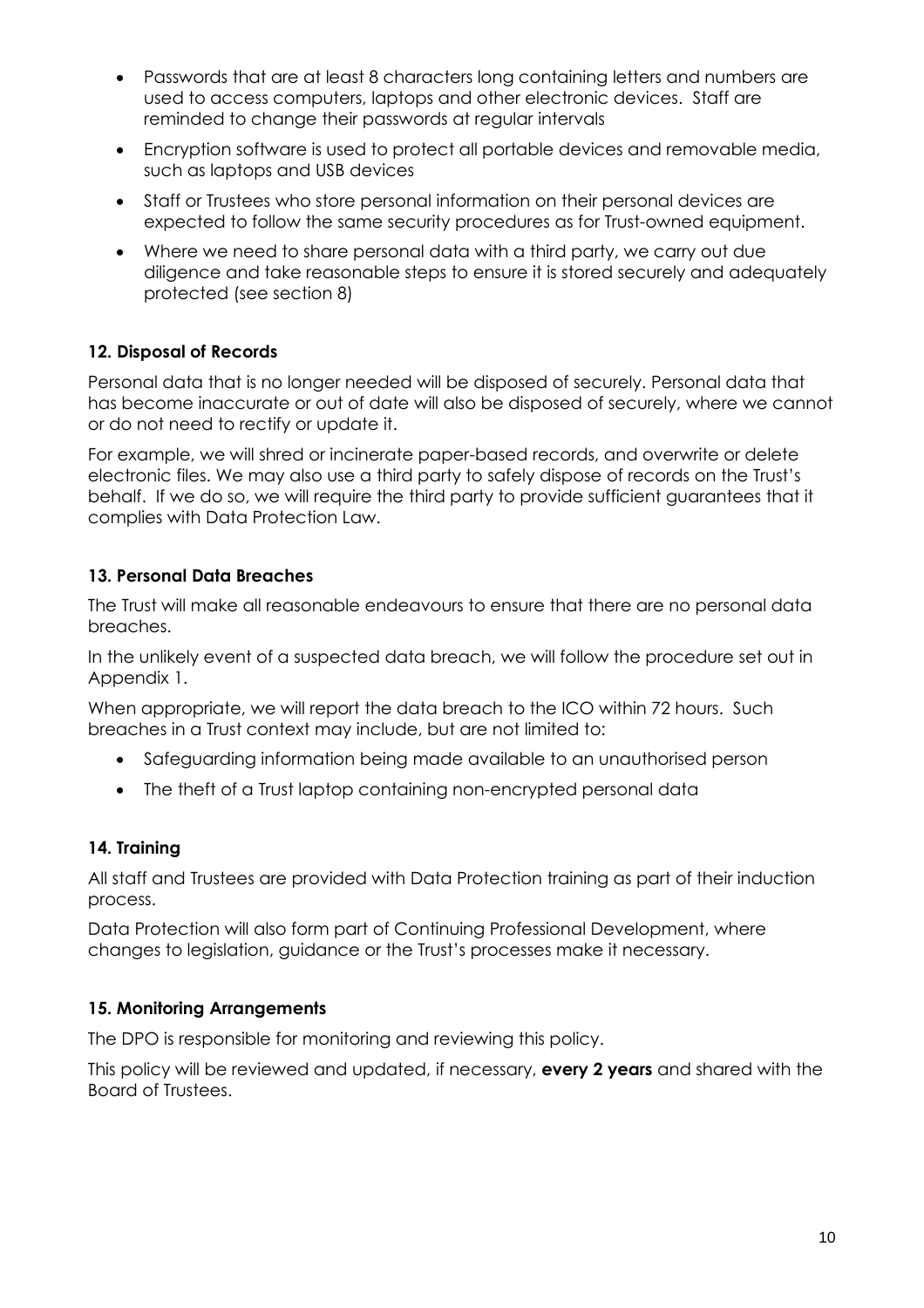#### **16. Links with other policies**

This Data Protection Policy is linked to our:

- Freedom of Information Publication Scheme
- Our Schools' Safeguarding Policies
- Privacy Notice
- ICT Security Policy

#### **17. GDPR In Schools**

Endeavour Multi Academy Trust uses the GDPR in Schools Data Management Programme. The programme stores all information about the Trust's suppliers and how they store data that the Trust shares. The programme is used by key staff in the Trust to record data breaches and subject requests. Internal audits of Trust practice around data protection are also recorded on the programme.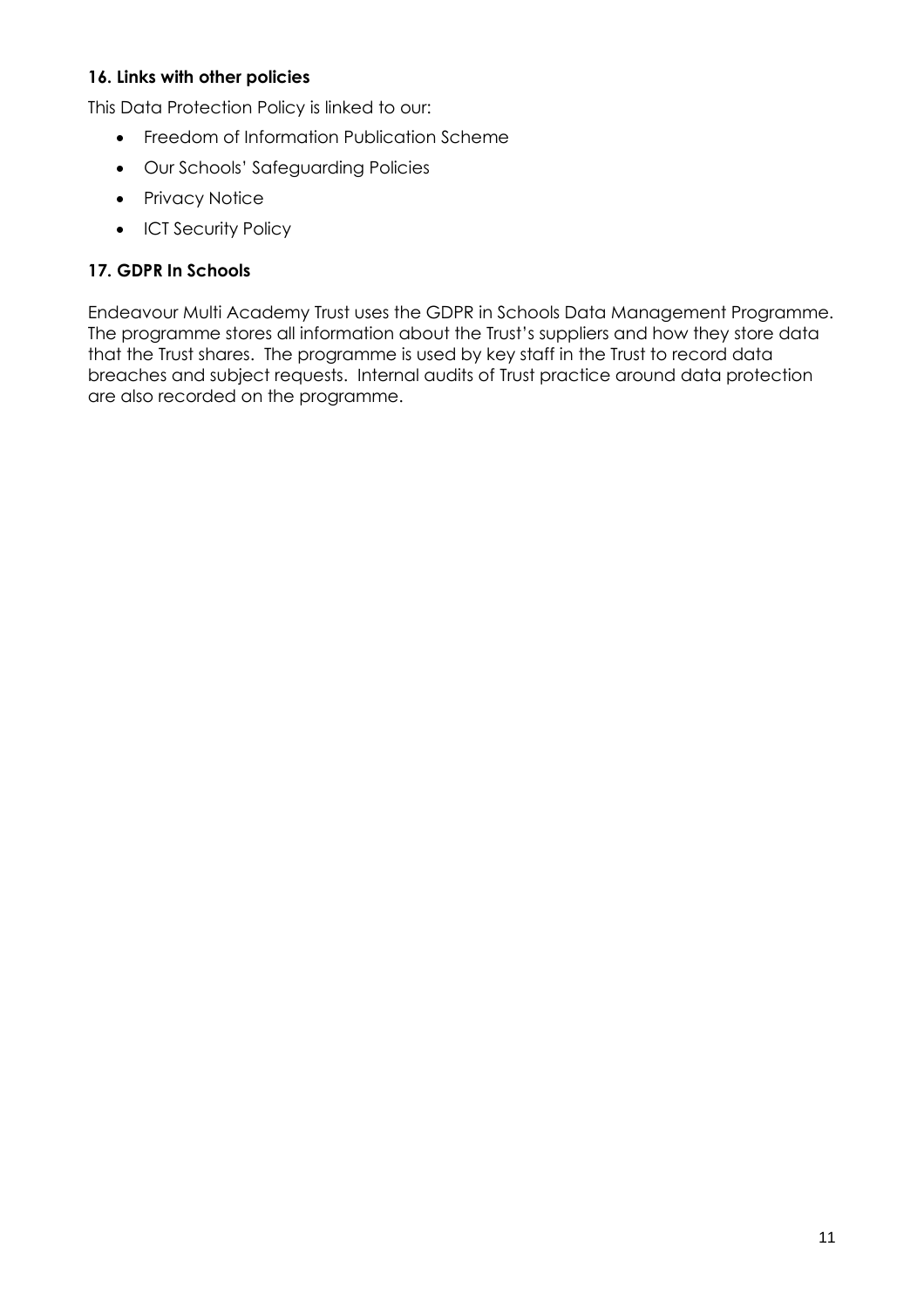# **Appendix 1: Personal Data Breach Procedure**

This procedure is based on [guidance on personal data breaches](https://ico.org.uk/for-organisations/guide-to-the-general-data-protection-regulation-gdpr/personal-data-breaches/) produced by the ICO.

- On finding or causing a breach, or potential breach, the staff member or data processor must immediately notify the DPO
- The DPO will investigate the report and determine whether a breach has occurred. To decide, the DPO will consider whether personal data has been accidentally or unlawfully:
	- o Lost
	- o Stolen
	- o Destroyed
	- o Altered
	- o Disclosed or made available where it should not have been
	- o Made available to unauthorised people
- The DPO will alert the Chair of Trustees
- The DPO will make all reasonable efforts to contain and minimise the impact of the breach, assisted by relevant staff members or data processors where necessary. (Actions relevant to specific data types are set out at the end of this procedure)
- The DPO will assess the potential consequences, based on how serious they are, and how likely they are to happen
- The DPO will work out whether the breach must be reported to the ICO. This must be judged on a case-by-case basis. To decide, the DPO will consider whether the breach is likely to negatively affect people's rights and freedoms, and cause them any physical, material or non-material damage (e.g. emotional distress), including through:
	- o Loss of control over their data
	- o Discrimination
	- o Identify theft or fraud
	- o Financial loss
	- o Unauthorised reversal of pseudonymisation (for example, key-coding)
	- o Damage to reputation
	- o Loss of confidentiality
	- o Any other significant economic or social disadvantage to the individual(s) concerned

If it's likely that there will be a risk to people's rights and freedoms, the DPO must notify the ICO.

- The DPO will document the decision (either way), in case it is challenged at a later date by the ICO or an individual affected by the breach. Documented decisions are stored on a protected file on the school server.
- Where the ICO must be notified, the DPO will do this via the 'report a breach' page [of the ICO website](https://ico.org.uk/for-organisations/report-a-breach/) within 72 hours. As required, the DPO will set out:
	- o A description of the nature of the personal data breach including, where possible:
		- The categories and approximate number of individuals concerned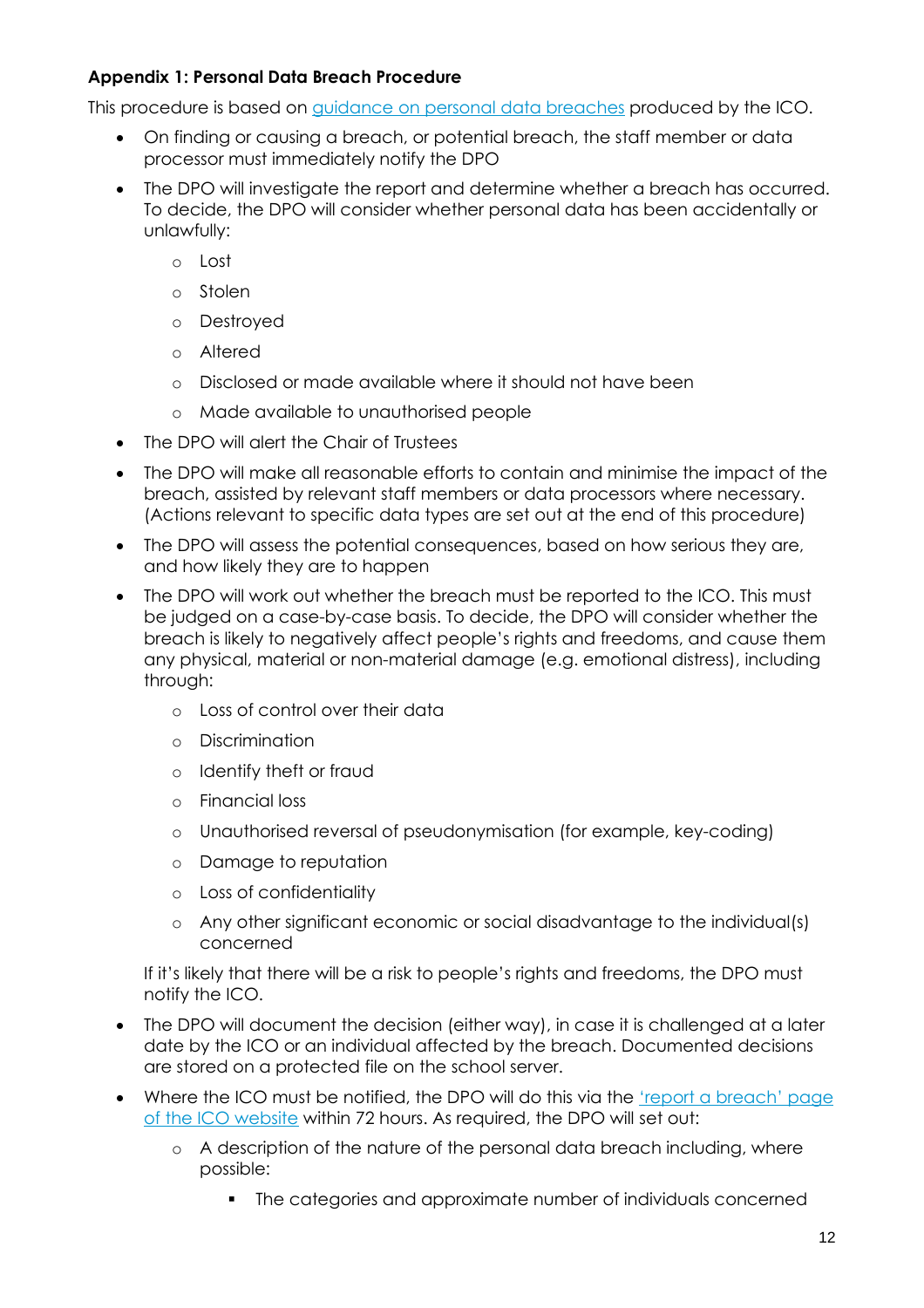- The categories and approximate number of personal data records concerned
- o The name and contact details of the DPO
- o A description of the likely consequences of the personal data breach
- o A description of the measures that have been, or will be taken, to deal with the breach and mitigate any possible adverse effects on the individual(s) concerned
- If all the above details are not yet known, the DPO will report as much as they can within 72 hours. The report will explain that there is a delay, the reasons why, and when the DPO expects to have further information. The DPO will submit the remaining information as soon as possible
- The DPO will also assess the risk to individuals, again based on the severity and likelihood of potential or actual impact. If the risk is high, the DPO will promptly inform, in writing, all individuals whose personal data has been breached. This notification will set out:
	- o The name and contact details of the DPO
	- o A description of the likely consequences of the personal data breach
	- o A description of the measures that have been, or will be, taken to deal with the data breach and mitigate any possible adverse effects on the individual(s) concerned
- The DPO will notify any relevant third parties who can help mitigate the loss to individuals – for example, the police, insurers, banks or credit card companies
- The DPO will document each breach, irrespective of whether it is reported to the ICO. For each breach, this record will include the:
	- o Facts and cause
	- o Effects
	- o Action taken to contain it and ensure it does not happen again (such as establishing more robust processes or providing further training for individuals)
- Records of all breaches will be stored on a protected file on the school server
- The DPO and Chair of Trustees will meet to review what happened and how it can be stopped from happening again. This meeting will happen as soon as reasonably possible

#### **Actions to minimise the impact of data breaches**

We will take the actions set out below to mitigate the impact of different types of data breach, focusing especially on breaches involving particularly risky or sensitive information. We will review the effectiveness of these actions and amend them as necessary after any data breach.

Sensitive information being disclosed via email (including safeguarding records)

- If special category data (sensitive information) is accidentally made available via email to unauthorised individuals, the sender must attempt to recall the email as soon as they become aware of the error
- Members of staff who receive personal data sent in error must alert the sender and the DPO as soon as they become aware of the error